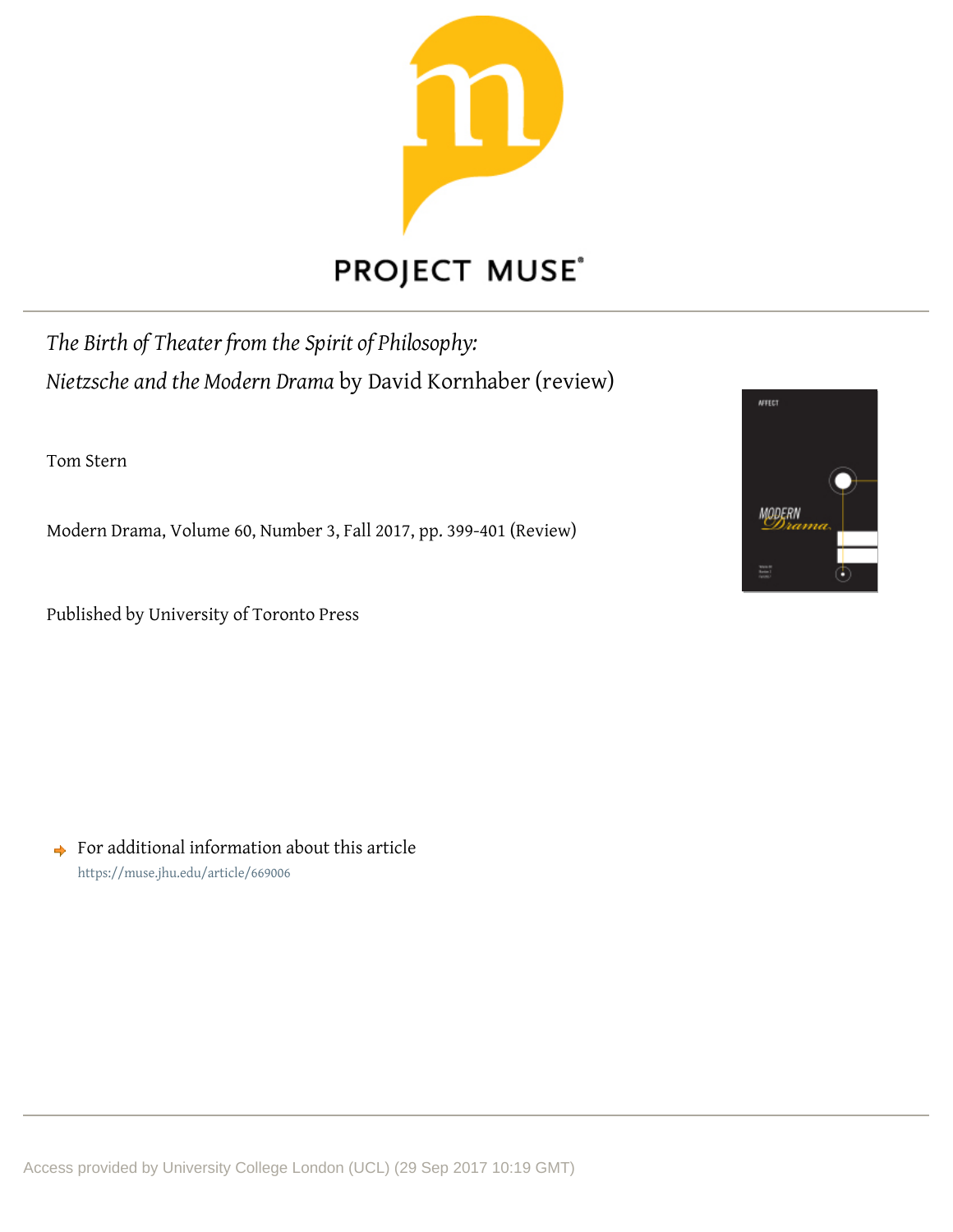Reviews



DAVID KORNHABER. The Birth of Theater from the Spirit of Philosophy: Nietzsche and the Modern Drama. Evanston: Northwestern University Press, 2016. Pp. 256.  $$34.95$  (Pb).

Reviewed by Tom Stern, University College London

David Kornhaber's book is neatly structured and clearly focused, lending itself to concise summary. Part One: Nietzsche was more of a theatre theorist than you might think, and here's the evidence from his life and works. Part Two: Nietzsche directly influenced three major modern dramatists – Strindberg, Shaw, and O'Neill – and here's the evidence from their life and works (both literary and theoretical). In Kornhaber's words, the aim is to "place the theater back into the history of Nietzsche's thought and to place Nietzsche back into the history of the theater" (11).

Part One is divided into three chapters. The first traces major influences on Nietzsche, with a notable though not exclusive emphasis on the eighteenthcentury theatre theories of Lessing, Goethe, and Schiller. Kornhaber asks us to see Nietzsche responding to and engaging with these accounts of theatre and not merely praising Wagner or hurling Schopenhauer onto the ruins of the ancient stage. The second presents a reading of *The Birth of Tragedy* itself, in which Nietzsche offers his best-defined account of the potential power of theatre, moving the focus from traditional concerns toward theatre's transformative social role. "Today we might call him a performance theorist" (50), writes Kornhaber. (Fair enough.) The third chapter treats the aftermath of *The Birth* of Tragedy, with an emphasis on Nietzsche's late book *The Case of Wagner*, in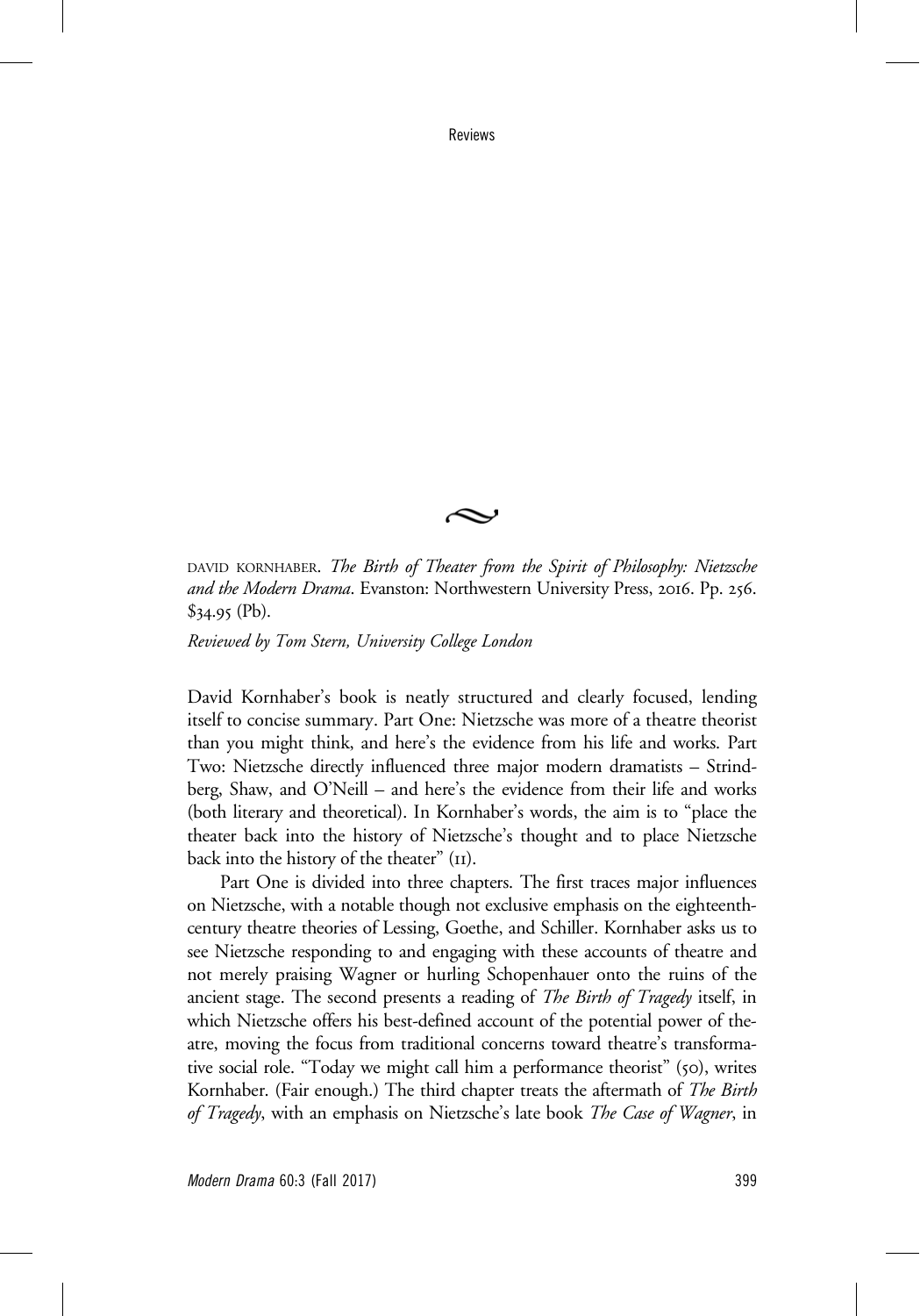## Reviews

which Wagner is excoriated as a man of the theatre – that is, not a *real* artist. Here, Kornhaber's line is that Nietzsche gives up on real theatre as the locus for his hopes as he tries instead to write a kind of artistic philosophy, a process exemplified by Thus Spoke Zarathustra, which Nietzsche originally intended to write as a drama but became a work of prose.

Part Two is also divided into three chapters, corresponding successively to Strindberg, Shaw, and O'Neill. In each case, Kornhaber chooses a major play – Miss Julie, Major Barbara, and Long Day's Journey into Night - and subjects it to a close, Nietzschean analysis, based on the playwright's (and Kornhaber's own) understanding of Nietzsche and in light of each dramatist's own theoretical writings. But in addition to their significance, and the significance of Nietzsche for them, Kornhaber also suggests that these early readers of Nietzsche saw him for the theatre theorist that he really was, before we all allowed ourselves to be convinced that he was something else (11).

To read Kornhaber's introduction, one would imagine that there has been a grand conspiracy to prevent everyone from seeing the obvious truth: that Nietzsche was a theorist of the theatre. There is something to that: Nietzsche kept up an interest in theatre and does reference it throughout his writing, yet a great deal of contemporary critical discussion of Nietzsche is written by philosophers who aren't particularly concerned with theatre as such. On the other hand, there is evidence of Kornhaber overstating the case: it is true, for example, that Nietzsche wrote that "the problem of the actor has troubled me for a very long time" – a line that is quoted in support of Kornhaber's thesis (5). But if you read what Nietzsche says about that problem in Section 361 of *The Gay Science*, it is hard to see it as evidence that we are dealing with a theatre theorist, since the focus is on the analysis of social groups (artists, yes, but also women and Jews). More generally, while Nietzsche mentions theatre quite regularly, it is hard to deny that there are other things he mentions more. Doubtless it might have ruined the admirable clarity of Kornhaber's approach if he had muddied the waters by talking about how to measure a writer's interests or what counts as theorizing the theatre as such. But I wonder if the latter in particular would ultimately have helped make his case clearer and more convincing. I don't really know what counts as "theatre" in Kornhaber's view, so I don't have a sense of the limits of Nietzsche's purported attention to it. If theatre turns out to be a "metaphysical activity" for Nietzsche (63), then might it not be the case that metaphysics, not theatre, is Nietzsche's central interest? And is calling for a "tragic age" the same thing as calling for a return to "tragic *performance*" (88; emphasis added)? (In other words: Is Nietzsche interested in theatre in such a passage?) Finally, we might ask what to make of the fact that Nietzsche